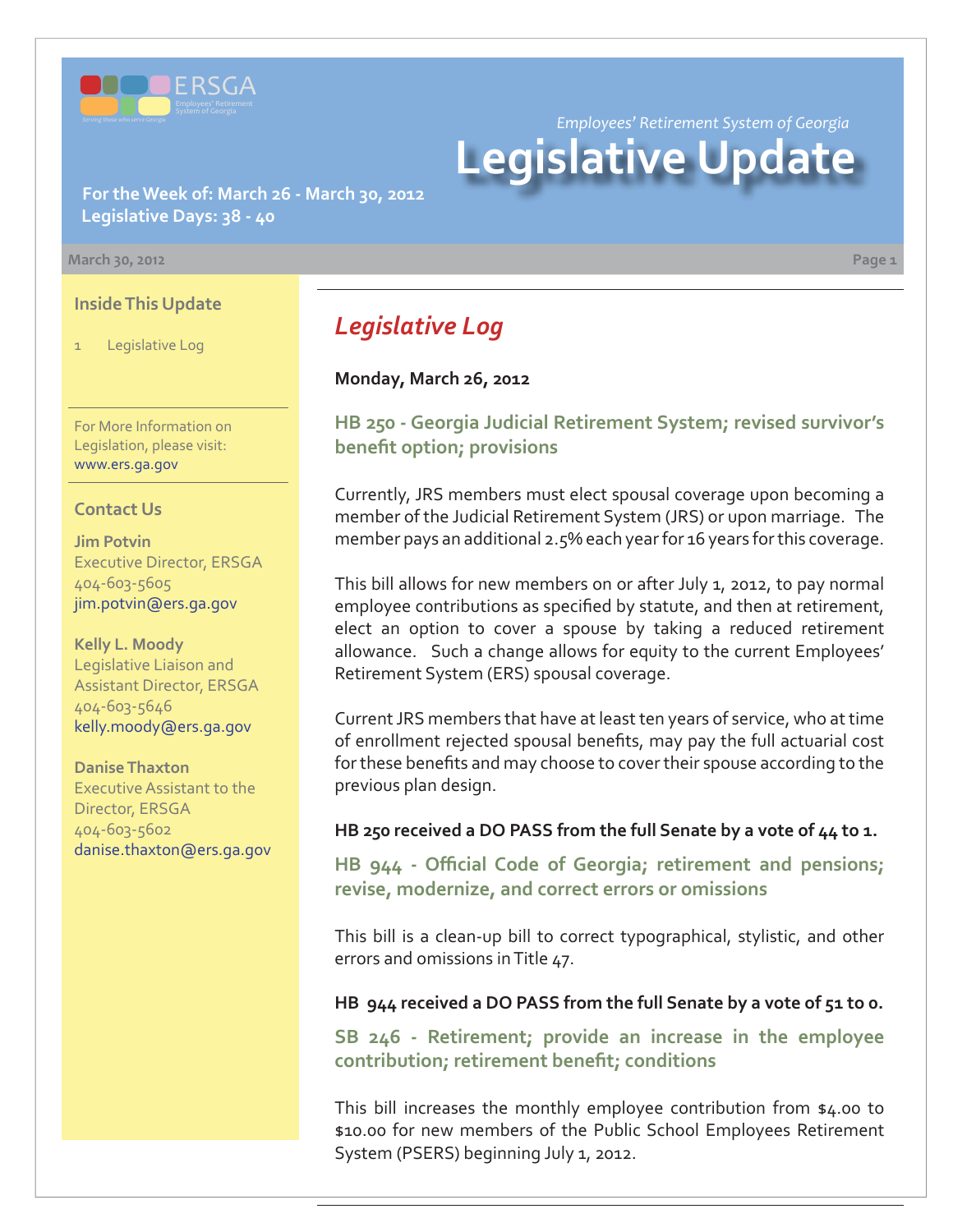Provisions provide for the minimum monthly retirement benefit for PSERS members to increase from \$12.00 to \$14.75 for each year of creditable service. The maximum monthly retirement benefit will increase from \$15.00 to \$16.50 for each year of creditable service. The benefit increases are to the extent that funds are appropriated by the General Assembly. Benefit increases will be payable to current and future PSERS retirees. However, there will be no benefit increase above \$15.00 for members retired before the effective date of this legislation.

## **SB 246 received a DO PASS from the House Rules Committee and was placed on the House Debate Calendar for 3/27/12.**

## **[SB 402 - "Employees' Retirement System of Georgia Enhanced Investment Authority Act";](http://www.legis.ga.gov/legislation/en-US/Display/20112012/SB/402)**  define certain terms relating to certain types of investments

This bill amends provisions relating to the Public Retirement Systems Investment Authority Law by defining the term "alternative investments" and allows eligible large retirement systems, other than the Teachers Retirement System, to make certain alternative investments.

Senate Bill 402 allows investment in alternative investments of up to 1% per year, with a total of no more than 5% of total funds at any time.

The bill, as written, provides certain protections to ERS:

- Does not specify participation in investments based on geography
- Language is structure specific
- Each investment requires at least 4 other investors on the same terms not affiliated with the issuer
- Each investment shall only be made in private pools and issuers that have at least \$100 million in assets
- At the time of initial investment, such investors shall not include any trustee of the retirement system making the investment or any public official as defined in paragraph  $9$  of O.C.G.A.  $45$ -10-20
- A code of ethics must be adopted relating to investing in and disposing of these investment vehicles

Annual reporting is required to the Governor and the House and Senate Retirement Committee Chairpersons detailing the performance of such investments. Such report must be posted on the Retirement System website.

## **SB 402 received a DO PASS from the House Rules Committee and was placed on the House Debate Calendar for 3/26/12.**

## **[SB 402 - "Employees' Retirement System of Georgia Enhanced Investment Authority Act";](http://www.legis.ga.gov/legislation/en-US/Display/20112012/SB/402)  defi ne certain terms relating to certain types of investments**

This bill amends provisions relating to the Public Retirement Systems Investment Authority Law by defining the term "alternative investments" and allows eligible large retirement systems, other than the Teachers Retirement System, to make certain alternative investments.

Senate Bill 402 allows investment in alternative investments of up to 1% per year, with a total of no more than 5% of total funds at any time.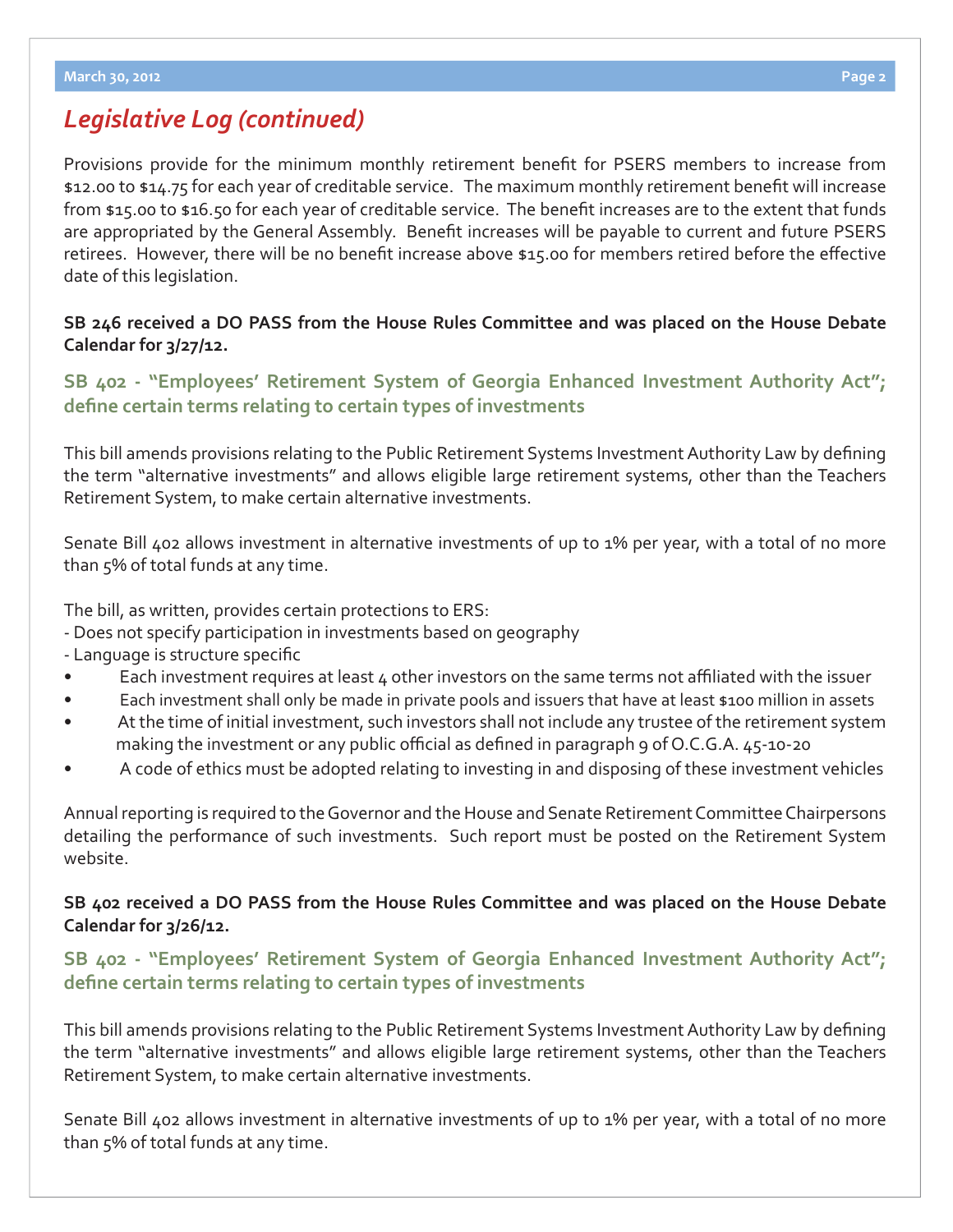The bill, as written, provides certain protections to ERS:

- Does not specify participation in investments based on geography
- Language is structure specific
- Each investment requires at least 4 other investors on the same terms not affiliated with the issuer
- Each investment shall only be made in private pools and issuers that have at least \$100 million in assets
- At the time of initial investment, such investors shall not include any trustee of the retirement system making the investment or any public official as defined in paragraph 9 of O.C.G.A. 45-10-20
- A code of ethics must be adopted relating to investing in and disposing of these investment vehicles

Annual reporting is required to the Governor and the House and Senate Retirement Committee Chairpersons detailing the performance of such investments. Such report must be posted on the Retirement System website.

## **SB 402 received a DO PASS from the full House of Representatives by a vote of 104 to 53.**

## **Tuesday, March 27, 2012**

# **SB 246 - Retirement; provide an increase in the employee contribution; retirement benefit; conditions**

This bill increases the monthly employee contribution from \$4.00 to \$10.00 for new members of the Public School Employees Retirement System (PSERS) beginning July 1, 2012. Provisions provide for the minimum monthly retirement benefit for PSERS members to increase from \$12.00 to \$14.75 for each year of creditable service. The maximum monthly retirement benefit will increase from \$15.00 to \$16.50 for each year of creditable service. The benefit increases are to the extent that funds are appropriated by the General Assembly. Benefit increases will be payable to current and future PSERS retirees. However, there will be no benefit increase above \$15.00 for members retired before the effective date of this legislation.

## **SB 246 received a DO PASS from the full House of Representatives by a vote of 168 to 0.**

# **[SB 286 - Retirement; tax commissioner or an employee of any such o](http://www.legis.ga.gov/legislation/en-US/Display/20112012/SB/286)fficer; membership; Employees' Retirement System of Georgia**

This bill allows Tax Commissioners, tax collectors, tax receivers and their employees, who first or again take office or become employed after July 1, 2012 to have the option to become members of the Employees' Retirement System (ERS) or either a local pension plan. Membership would be prohibited in both plans. If membership in ERS is designated, the County will then be responsible for paying employer contributions for such member.

## **SB 286 received a DO PASS from the House Rules Committee and was placed on the House Debate Calendar for 3/27/12.**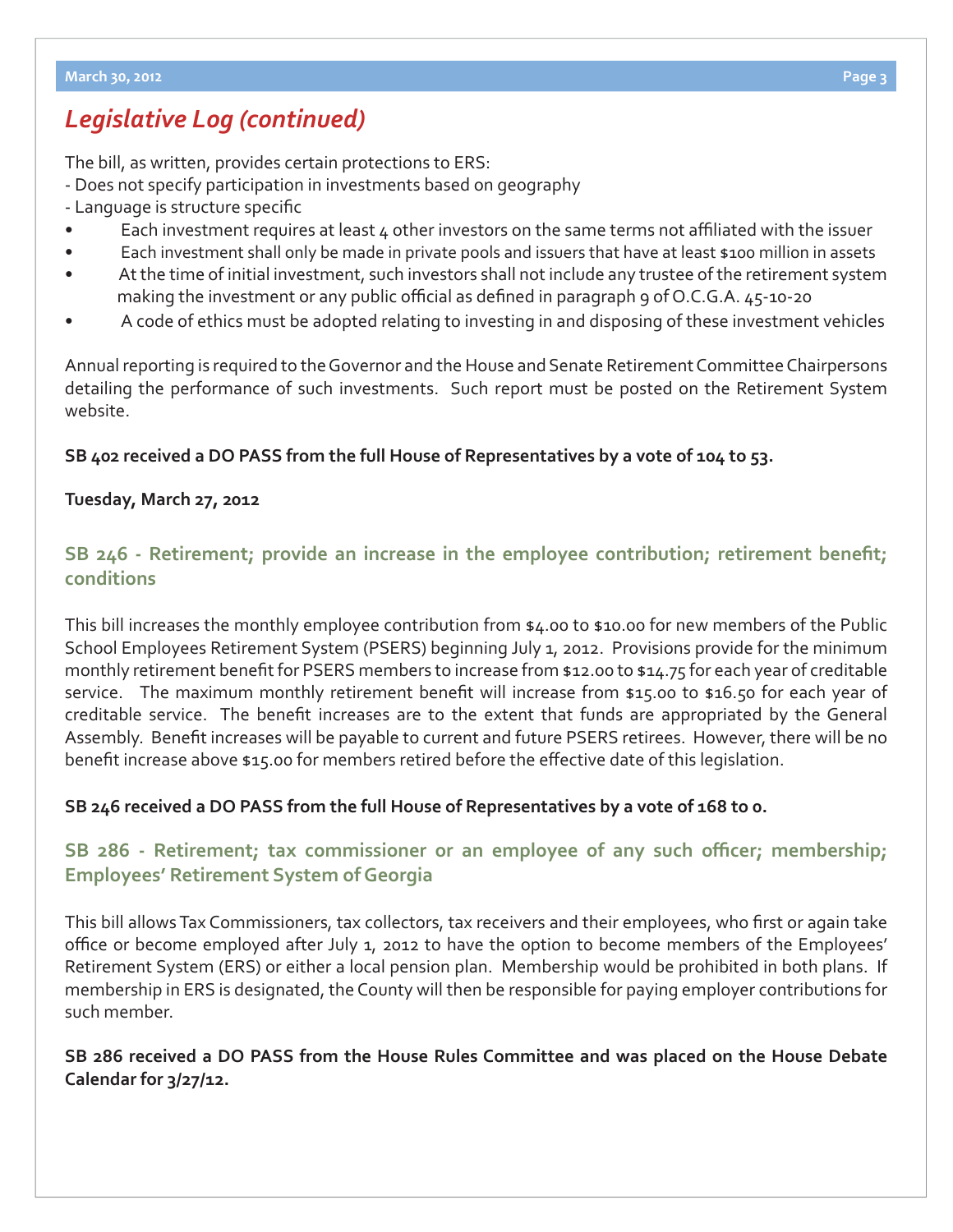**[SB 286 - Retirement; tax commissioner or an employee of any such o](http://www.legis.ga.gov/legislation/en-US/Display/20112012/SB/286)fficer; membership; Employees' Retirement System of Georgia**

This bill allows Tax Commissioners, tax collectors, tax receivers and their employees, who first or again take office or become employed after July 1, 2012 to have the option to become members of the Employees' Retirement System (ERS) or either a local pension plan. Membership would be prohibited in both plans. If membership in ERS is designated, the County will then be responsible for paying employer contributions for such member.

This bill also provides for transfers between the Georgia State Employees' Pension and Savings Plan (GSEPS) under the Employees' Retirement System (ERS) and the Teachers Retirement System (TRS) with retirement benefits being calculated on a pro-rated basis.

An individual could have nine years of TRS service and then transfers to the ERS (GSEPS) plan and lose the benefit they had under TRS. TRS is a 2% formula and ERS is now a 1% formula under GSEPS. This was an oversight when the new GSEPS plan was passed in 2008. This creates a windfall situation for some and a huge loss for others.

Under this legislation, if a non-vested GSEPS member of ERS transfers to TRS, the member would retain their 1% GSEPS ERS formula for the period they worked under ERS, and then would begin the 2% TRS formula once the transfer to TRS occurs.

If a non-vested member of TRS transfers to GSEPS under ERS, the member would retain their 2% TRS formula for the period they worked under TRS, and then would begin the 1% GSEPS ERS formula once the transfer to ERS occurs.

There is no cost to ERS for this legislation.

**SB 286 received a DO PASS by Committee Substitute as amended from the full House of Representatives by a vote of 165 to 0.**

### **Wednesday, March 28, 2012**

No bills were considered today due to the General Assembly being in recess.

### **Thursday, March 29, 2012**

## **SB 246 - Retirement; provide an increase in the employee contribution; retirement benefit; conditions**

This bill increases the monthly employee contribution from \$4.00 to \$10.00 for new members of the Public School Employees Retirement System (PSERS) beginning July 1, 2012.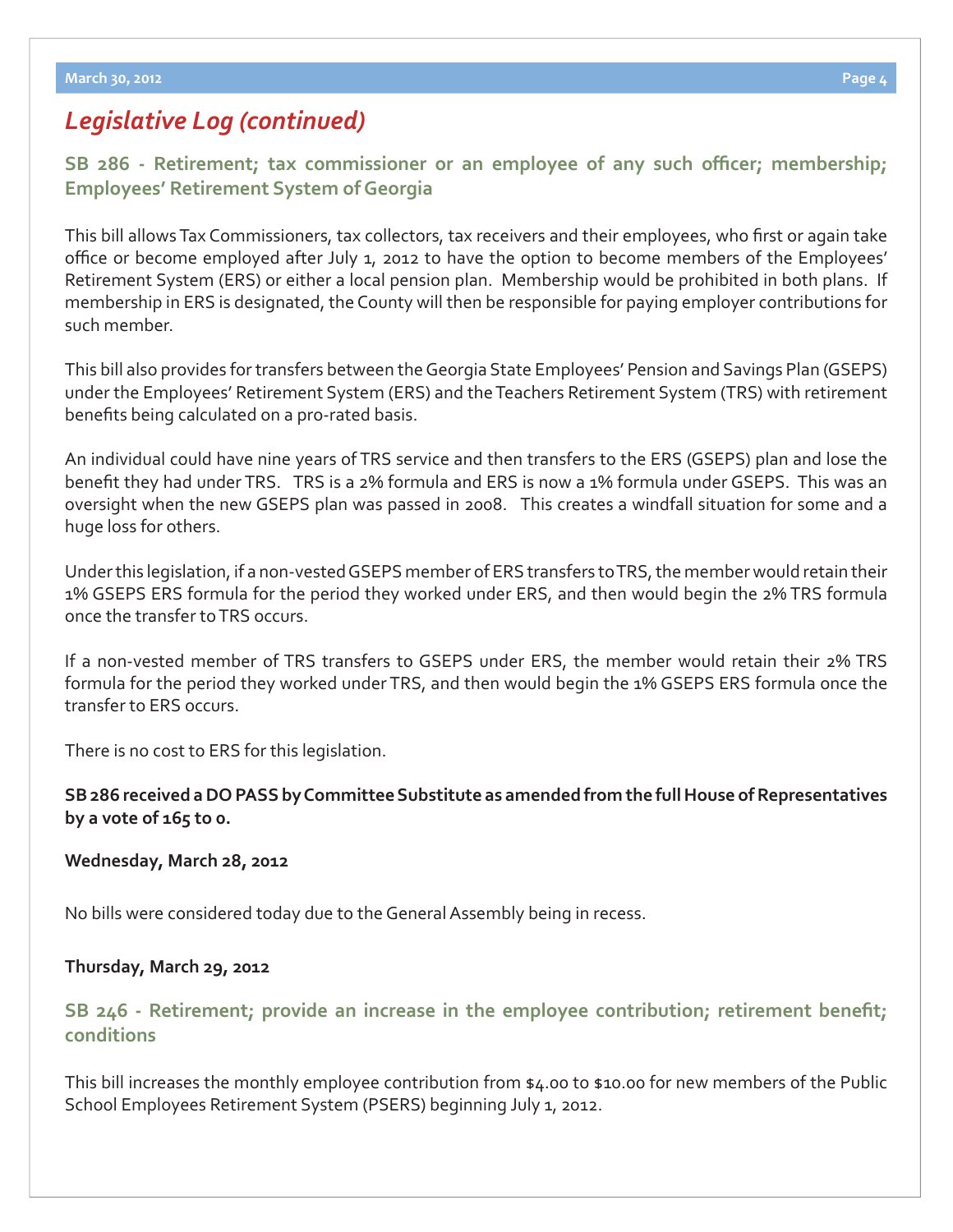Provisions provide for the minimum monthly retirement benefit for PSERS members to increase from \$12.00 to \$14.75 for each year of creditable service. The maximum monthly retirement benefit will increase from \$15.00 to \$16.50 for each year of creditable service. The benefit increases are to the extent that funds are appropriated by the General Assembly. Benefit increases will be payable to current and future PSERS retirees. However, there will be no benefit increase above \$15.00 for members retired before the effective date of this legislation.

## **SB 246 received an AGREE to the House Substitute from the full Senate by a vote of 43 to 0.**

**[SB 286 - Retirement; tax commissioner or an employee of any such o](http://www.legis.ga.gov/legislation/en-US/Display/20112012/SB/286)fficer; membership; Employees' Retirement System of Georgia**

This bill allows Tax Commissioners, tax collectors, tax receivers and their employees, who first or again take office or become employed after July 1, 2012 to have the option to become members of the Employees' Retirement System (ERS) or either a local pension plan. Membership would be prohibited in both plans. If membership in ERS is designated, the County will then be responsible for paying employer contributions for such member.

This bill also provides for transfers between the Georgia State Employees' Pension and Savings Plan (GSEPS) under the Employees' Retirement System (ERS) and the Teachers Retirement System (TRS) with retirement benefits being calculated on a pro-rated basis.

An individual could have nine years of TRS service and then transfers to the ERS (GSEPS) plan and lose the benefit they had under TRS. TRS is a 2% formula and ERS is now a 1% formula under GSEPS. This was an oversight when the new GSEPS plan was passed in 2008. This creates a windfall situation for some and a huge loss for others.

Under this legislation, if a non-vested GSEPS member of ERS transfers to TRS, the member would retain their 1% GSEPS ERS formula for the period they worked under ERS, and then would begin the 2% TRS formula once the transfer to TRS occurs.

If a non-vested member of TRS transfers to GSEPS under ERS, the member would retain their 2% TRS formula for the period they worked under TRS, and then would begin the 1% GSEPS ERS formula once the transfer to ERS occurs.

There is no cost to ERS for this legislation.

### **SB 286 received an AGREE to the House Substitute from the full Senate by a vote of 49 to 3.**

## **[SB 402 - "Employees' Retirement System of Georgia Enhanced Investment Authority Act";](http://www.legis.ga.gov/legislation/en-US/Display/20112012/SB/402) defi ne certain terms relating to certain types of investments**

This bill amends provisions relating to the Public Retirement Systems Investment Authority Law by defining the term "alternative investments" and allows eligible large retirement systems, other than the Teachers Retirement System, to make certain alternative investments.